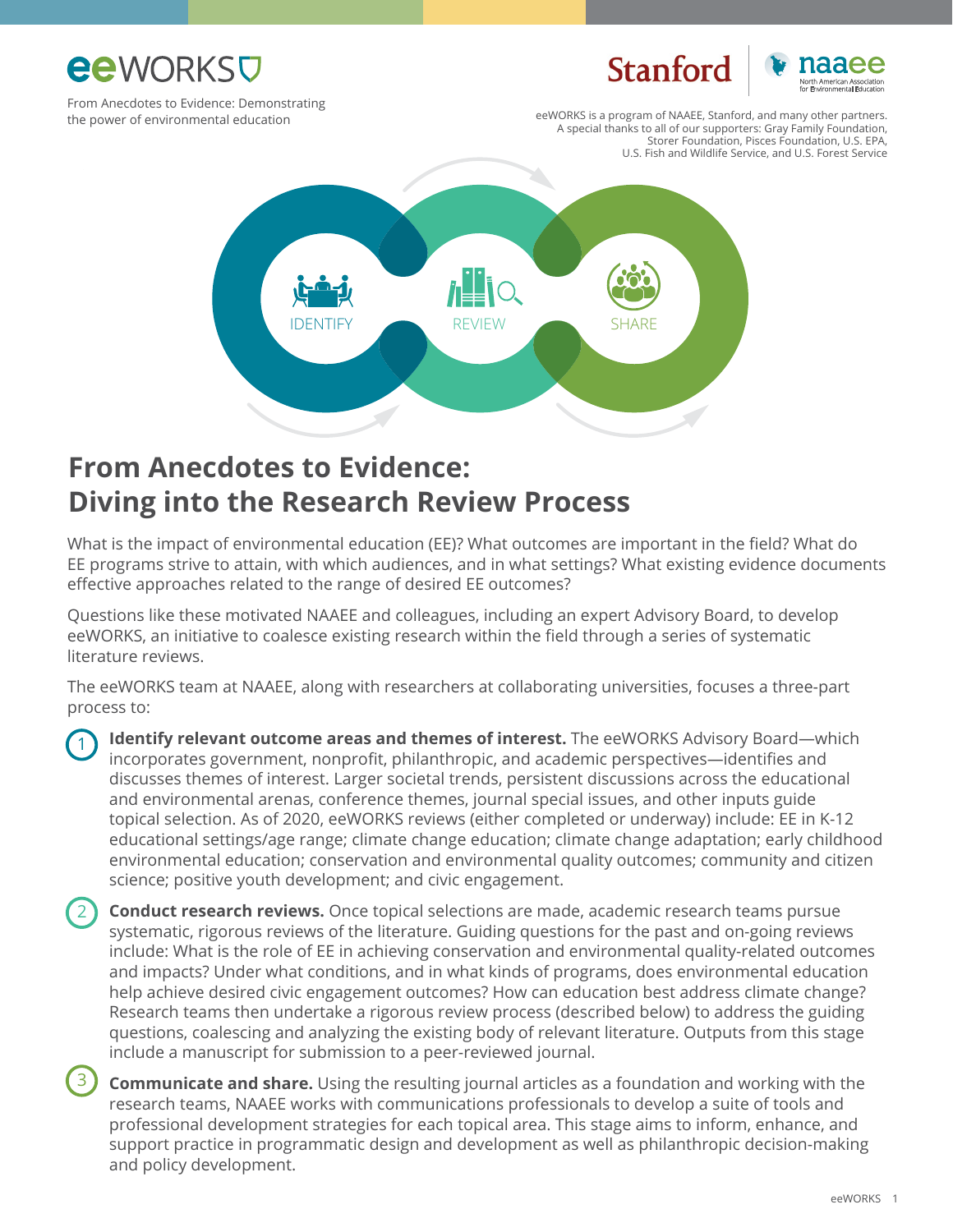#### Research Review and Analysis Methods

With input from the eeWORKS Advisory Board and based on accepted practices for systematic reviews, the research teams at Stanford University, the University of Florida, and University of California-Davis developed a common, but flexible, approach for research review and analysis. To date, all reviews have pursued the following five steps:

- 1. Clarified the research question. Each team refined and clarified the key research question(s) they addressed through the review for their respective outcome areas.
- 2. Identified publications to include in the review. Using some combination of exploratory database searches, discussion among the research team, and feedback from experts, teams developed a list of keywords used to search specific journals manually or to search an academic search engine (in this case EBSCOhost, which offers a single interface to multiple databases). Teams carefully selected keywords to identify the greatest number of relevant studies that met the identified criteria but also ensured that the resulting returns were a manageable quantity to review. The number of citations identified for screening generally ranged between 300 and 3000.
- 3. Screened abstracts for eligibility. Research teams developed a decision tree to provide guidance for including and excluding citation records returned in the search process. Initially, team members reviewed the same subset of abstracts to confirm consistent use of the decision tree. Then, one or more team members read each publication abstract identified for screening, and removed ineligible citation records based on the selection criteria. After abstract screening, between 50 and 500 publications were eligible for full review.
- 4. Selected articles for inclusion. Research team members read each of the full publications for those studies remaining after screening. Using a second, more rigorous set of inclusion criteria, the researchers identified the final set of publications for including in the review. The number of publications in the final reviews ranged from approximately 45 to 120.
- 5. Analyzed the final set of publications. Each team used a variety of analytic approaches and strategies to analyze the final set of publications, as justified by the various research questions guiding the reviews. Those approaches have included mixed-methods research synthesis and thematic analysis to identify and describe common denominators among the studies in the analysis.

The following table includes additional information on the research process used for each outcome review completed to date. For more details, please refer to the corresponding journal articles.

For links to the journal articles, please click on the column headers of the table below.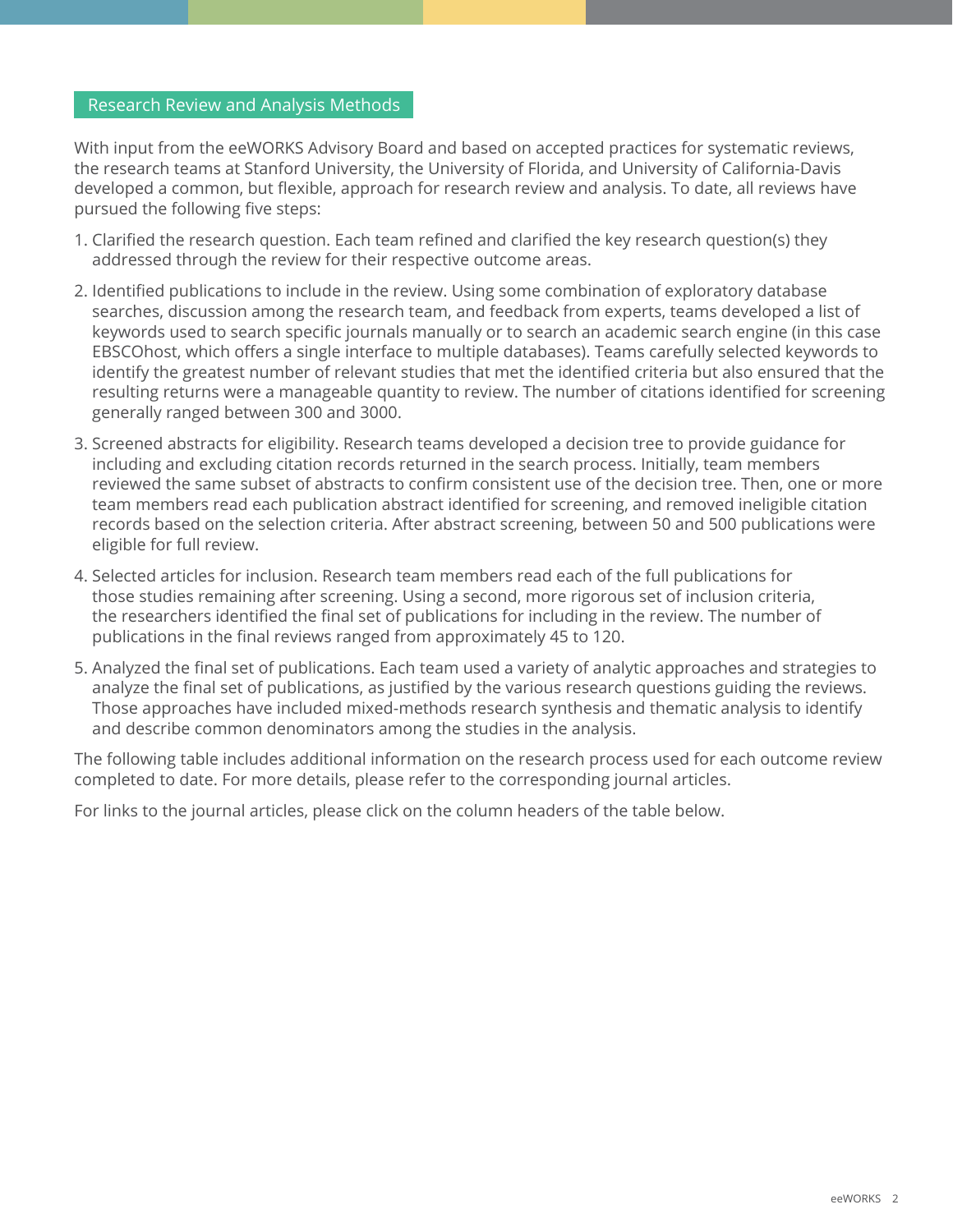**Stanford** 



[Climate Change](https://www.tandfonline.com/doi/abs/10.1080/13504622.2017.1360842)  Education (CCE) and

eeWORKS is a program of NAAEE, Stanford, and other partners. A special thanks to all of our supporters: Gray Family Foundation, Storer Foundation, Pisces Foundation, U.S. EPA, U.S. Fish and Wildlife Service, and U.S. Forest Service

## **eeWORKS Research Review and Analysis Methodology**

| <b>Step</b>                                  | K-12 Settings/Youth                                                                                                                                                                                               | Conservation                                                                                                                                                                                                                                                                                                                                                                                                                                                                                                                                                                                      | Early Childhood EE                                                                                                                                                                                                                                                                                                                                                                                                                                                                                                                                   | <b>Climate Change</b><br><b>Adaptation (CCA)</b>                                                                                                                                                                                                                                                                                                                                                                                                                                                                            |
|----------------------------------------------|-------------------------------------------------------------------------------------------------------------------------------------------------------------------------------------------------------------------|---------------------------------------------------------------------------------------------------------------------------------------------------------------------------------------------------------------------------------------------------------------------------------------------------------------------------------------------------------------------------------------------------------------------------------------------------------------------------------------------------------------------------------------------------------------------------------------------------|------------------------------------------------------------------------------------------------------------------------------------------------------------------------------------------------------------------------------------------------------------------------------------------------------------------------------------------------------------------------------------------------------------------------------------------------------------------------------------------------------------------------------------------------------|-----------------------------------------------------------------------------------------------------------------------------------------------------------------------------------------------------------------------------------------------------------------------------------------------------------------------------------------------------------------------------------------------------------------------------------------------------------------------------------------------------------------------------|
| <b>Clarified the</b><br>research<br>question | What K-12 student<br>outcomes are EE<br>researchers measuring<br>and reporting?<br>What findings are<br>published?<br>What general trends<br>and gaps do we see in<br>EE outcomes research<br>with K-12 students? | In what ways are<br>researchers and<br>practitioners measuring<br>conservation/<br>environmental quality<br>outcomes of EE?<br>What trends occur<br>in studies that<br>report on directly<br>observed impacts of<br>human behaviors on<br>environmental quality<br>improvement?                                                                                                                                                                                                                                                                                                                   | What types of programs<br>are the focus?<br>What program<br>outcomes and<br>associated findings<br>have been reported?<br>What practices have<br>been reported?                                                                                                                                                                                                                                                                                                                                                                                      | CCE: What are the<br>educational strategies<br>that contribute to<br>effective teaching about<br>climate change?<br>CCA: How can<br>educators support<br>community planning<br>for climate change<br>adaptation?                                                                                                                                                                                                                                                                                                            |
| Identified<br>publications<br>for screening  | Keyword search terms:<br>environmental<br>education and student                                                                                                                                                   | Keyword search terms:<br>environmental<br>education, conservation<br>education, education<br>for sustainability,<br>sustainability<br>education, education<br>for sustainable<br>development, climate<br>change, global warming,<br>biodiversity, biological<br>diversity, species<br>richness, species<br>diversity, species loss,<br>nitrogen, agriculture,<br>phosphorus, ozone,<br>chlorofluorocarbons,<br>ocean, freshwater<br>water quality,<br>water supply, water<br>quantity, watershed,<br>land use, forests,<br>urban development,<br>urbanization, pollution,<br>air quality, aerosol | Keyword search terms:<br>environmental<br>education, conservation<br>education, education<br>for sustainability,<br>education for<br>sustainable<br>development, forest<br>kindergarten, forest<br>school, gardening,<br>nature preschool,<br>nature-based<br>preschool, outdoor<br>classroom, school<br>garden, sustainability<br>education, childcare,<br>daycare, early<br>childhood, early<br>elementary, early<br>primary, infants,<br>kindergarten, nursery<br>school, preschool,<br>primary grade, toddler,<br>young child, young<br>children | Keyword search terms:<br>CCE: environmental<br>education, education<br>for sustainability,<br>conservation education,<br>climate change<br>education, sustainability<br>education, ecology<br>education, energy<br>education, adult<br>education, community<br>education, non-formal<br>education, informal<br>education, public<br>education, climate<br>change, global warming<br>CCA: climate change,<br>global warming,<br>adaptation, community,<br>extension, informal<br>education, adult,<br>stakeholders, outreach |
|                                              | $n = 2,034$ citations                                                                                                                                                                                             | $n = 2,239$ citations                                                                                                                                                                                                                                                                                                                                                                                                                                                                                                                                                                             | $n = 1,629$ citations                                                                                                                                                                                                                                                                                                                                                                                                                                                                                                                                | CCE: n = 959 citations<br>$CCA: n = 306 citations$                                                                                                                                                                                                                                                                                                                                                                                                                                                                          |

*Continued on next page*